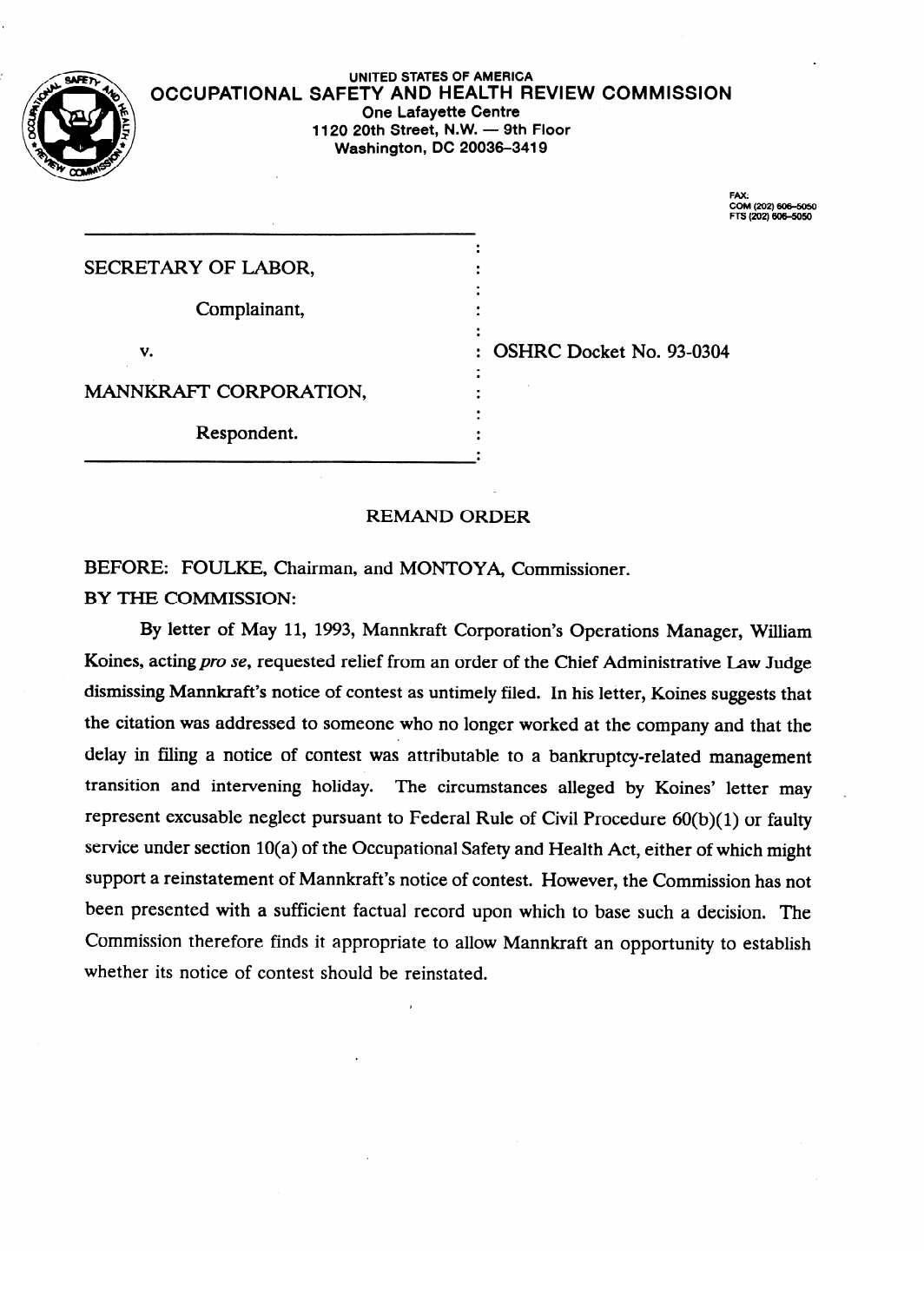Accordingly, the Commission vacates the Chief Administrative Law Judge's order dated April 22, 1993. The Commission remands this case to the Chief Administrative **Law**  Judge with instructions to develop an evidentiary record through affidavit(s) or other appropriate proceedings to allow Mannkraft to offer proof of the circumstances alleged in Koines' letter.

Edwin J.

Ventaga

Velma Montoya Commissioner

September 28, 1993 Dated: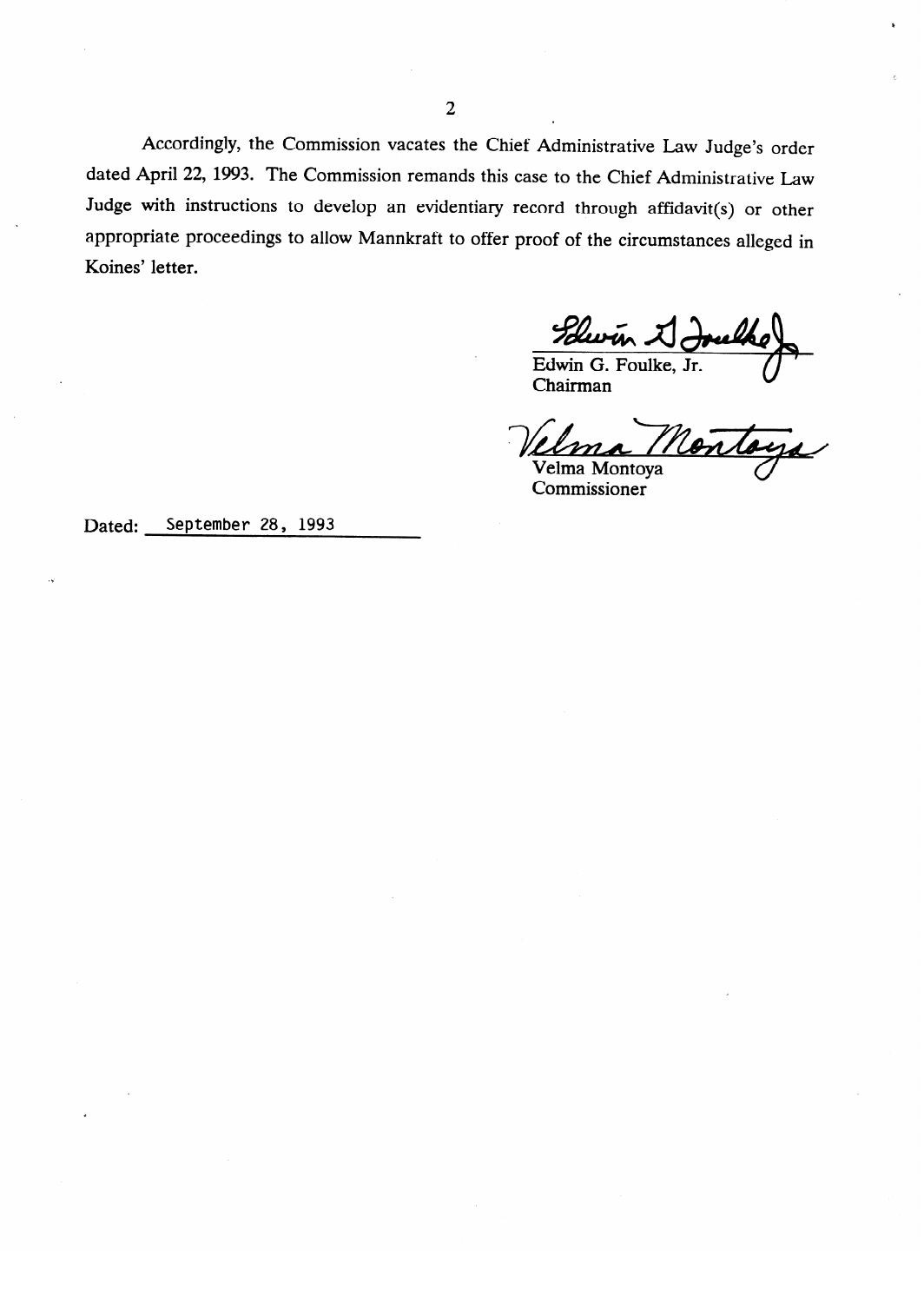## NOTICE OF REMAND ORDER

The attached Remand Order by the Occupational Safety and Health Review Commission was issued and served on the following on September 28, 1993.

Daniel J. Mick, Esq. Counsel for Regional Trial Litigation Office of the Solicitor, USDOL 200 Constitution Ave., N.W. Room S4004 Washington, D.C. 20210

Patricia Rodenhausen, Esq. Regional Solicitor Office of the Solicitor, U.S. DOL 201 Varick St., Room 707 New York, NY 10014

William Koines, Operations Manager Mannkraft Corrugated Packaging & Displays 1000 U. S. Highway 1 Newark, N. J. 07114

Irving Sommer Administrative Law Judge Occupational Safety and Health Review Commission One Lafayette Centre 1120 20th Street, Suite 990 Washington, D.C. 20036-3419

FOR THE COMMISSION

Ray H. Warling, Jr.

Ray H. Darling, Jr. Executive Secretary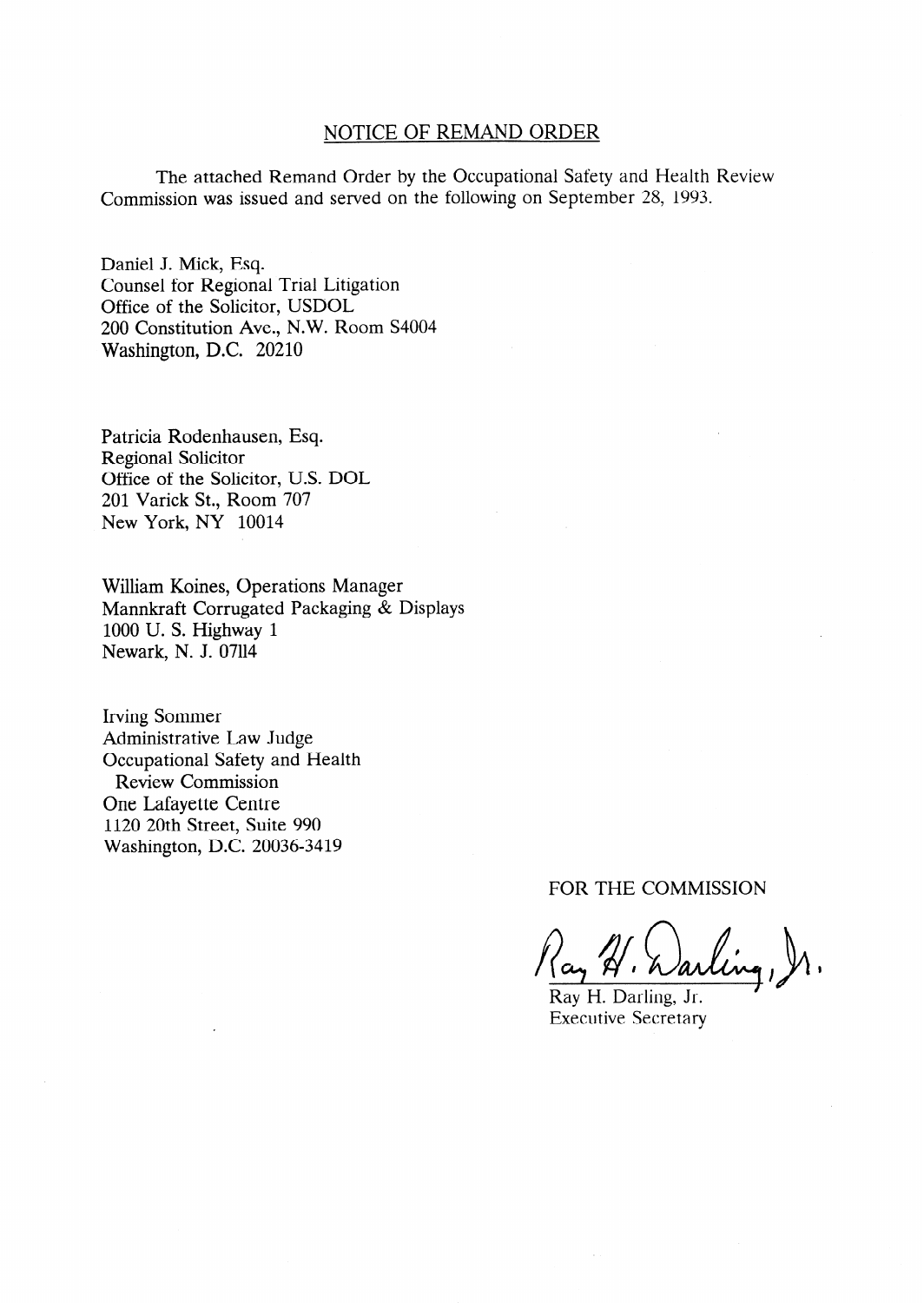

#### UNITED **STATES OF AMERICA OCCUPATIONAL SAFETY** AND **HEALTH REVIEW** COMMISSION **1825 K STREET NW 4TH FLOOR WASHINGTON, DC 20006-1246**

#### SECRETARY OF LABOR Complainant, v.

FAX, ' COM (202) 634-4008 **F-K** (202) 634-4008

OSHRC DOCKET

NO. 93-0304

MANNKRAFI' CORPORATION Respondent.

## NOTICE OF DOCKETING OF ADMINISTRATIVE LAW JUDGE'S DECISION

The Administrative Law Judge's Report in the above referenced case was docketed with the Commission on April 23, 1993. The decision of the Judge will become a final order of the Commission on May 24, 1993 unless a Commission member directs review of the decision on or before that date. ANY PARTY DESIRING REVIEW OF THE JUDGES DECISION BY THE COMMISSION MUST FILE A PETITION FOR DISCRETIONARY REVIEW. Any such petition should be received by the Executive Secretary on or before May 13, 1993 in order to permit sufficient time for its review. See Commission Rule 91, 29 C.F.R. 2200.91.

All further pleadings or communications regarding this case shall be addressed to:

> Executive Secretary Occupational Safety and Health Review Commission 1825 K St. N.W., Room 401 Washington, D.C. 20006-1246

Petitioning parties shall also mail a copy to:

Daniel J. Mick, Esq. Counsel for Regional Trial Litigation Office of the Solicitor, U.S. DOL Room S4004 200 Constitution Avenue, N.W. Washington, D.C. 20210

If a Direction for Review is issued by the Commission, then the Counsel for Regional Trial Litigation will represent the Department of Labor. Any party having questions about review rights may contact the Commission's Executive Secretary or call (202) 634-7950.

FOR THE COMMISSION Ray H. Darling, Jr. Executive Secretary

Date: April 23, 1993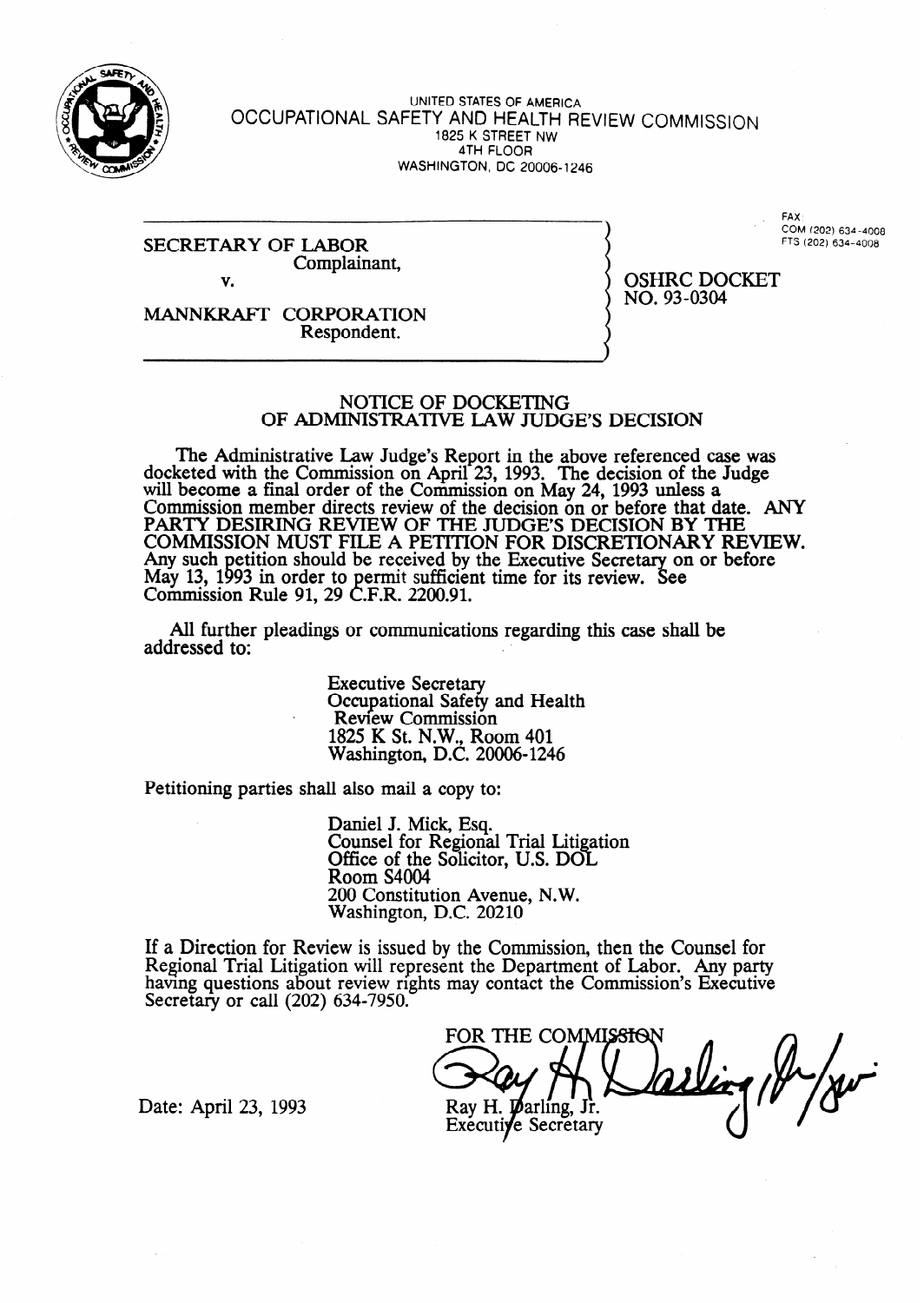## DOCKET NO. 93-0304

# NOTICE IS GIVEN TO THE FOLLOWING:

Daniel J. Mick, **Esq.**  Counsel for Regional Trial Litigation Office of the Solicitor, U.S. DOI Room S4004 200 Constitution Ave., N.W. Washington, D.C. 20210

Patricia Rodenhausen, Regional Solicitor Office of the Solicitor, 201 Varick, Room 707 New York, NY 10014 Esq. U.S. DOL

William Koines, Operations Manager Mannkraft Corporation 1000 U.S. Highway 1 Newark, NJ 07114

Irving Sommer Chief Administrative Law Judge Occupational Safety and Health Review Commission Room 417/A 1825 K Street, N.W. Washington, DC 20006 1246

00107361461:02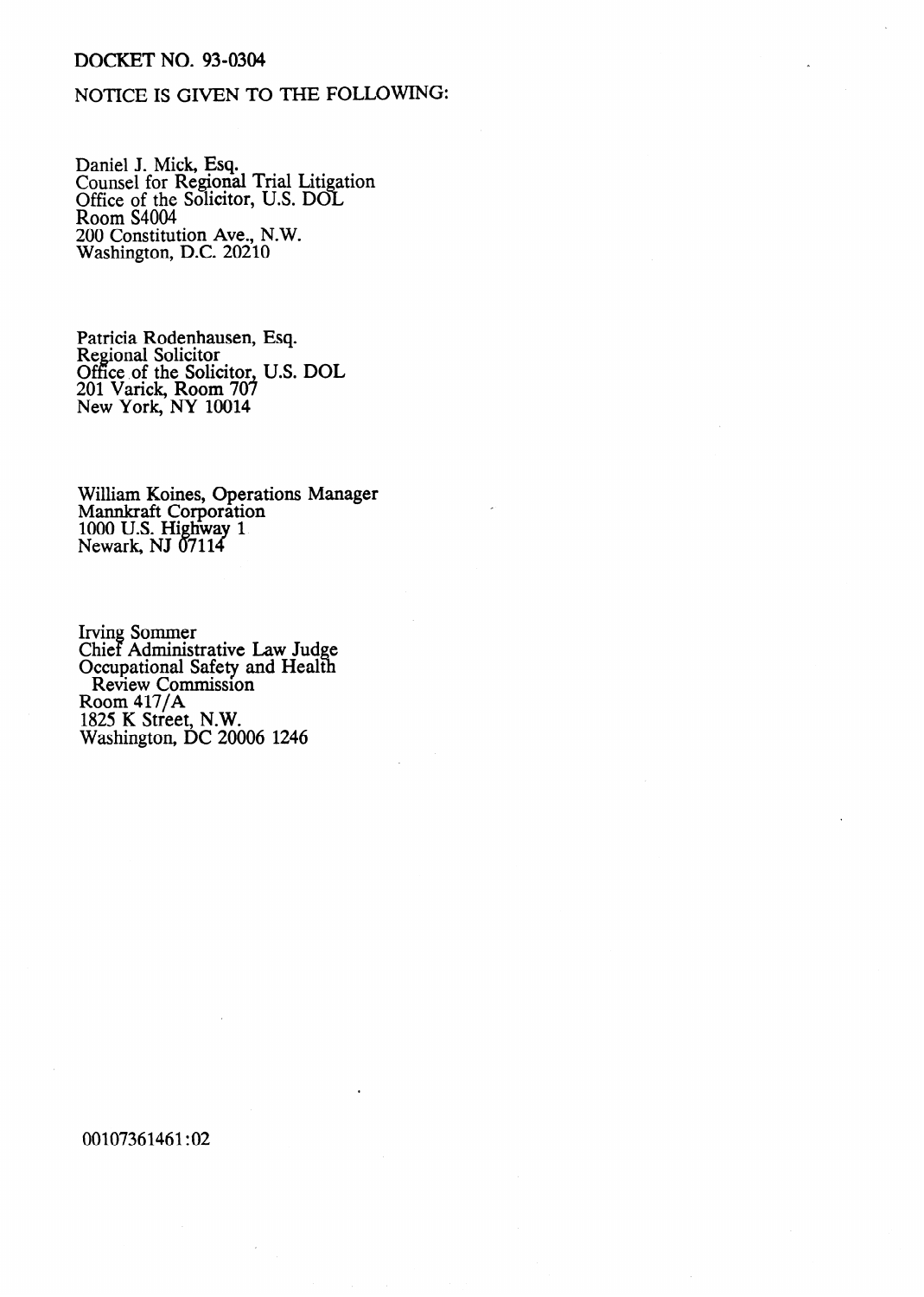

.

### **UNlTED STATES OF AMERICA OCCUPATIONAL** SAFETY AND HEALTH REVIEW COMMISSION **1825 K STREET N.W. 4TH FLOOR WASHINGTON** DC **20006-1246**

**FAX: COM (202) - Frs 634408** 

| SECRETARY OF LABOR,    |  |
|------------------------|--|
|                        |  |
| Complainant,           |  |
|                        |  |
| v.                     |  |
|                        |  |
| MANNKRAFT CORPORATION, |  |
|                        |  |
| Respondent.            |  |
|                        |  |
|                        |  |

Docket No. 93-0304

# ORDER

By motion dated March 9, 1993, the Secretary moves to dismiss the Respondent's notice of contest as not being timely filed under Section 10 of the Act. The Respondent did not reply to the motion.

The record demonstrates that a citation was issued to the Respondent on November 24, 1992, and was received on November 25, 1992. Under Section 10(a) of the Act,  $29$  U.S.C. 659(a), an employer must notify the Secretary that it intends to contest the citation or proposed penalty within fifteen (15) working days of its receipt. The Respondent had until December 17, 1992 to file its notice of contest, but did not do so, sending a letter dated December 21, 1992 and received on December 22.

It is clear that the Respondent did not file a timely notice of contest. The citation plainly state(s) the requirement to file a notice of contest within the prescribed time period. *Roy Kay, Inc.,* 13 BNA OSHC at 2022, 1987-90 CCH OSHD par. 28,406 (No. 88-1748, 1989). The letter accompanying the citation states unequivocably that, "Please keep in mind that a written letter of intent to contest must be submitted to the Area Director within 15 working days of your receipt of the citation." "If (the employer) had carefully read even portions of the written instructions stated and reiterated on the face of the ---citations, he